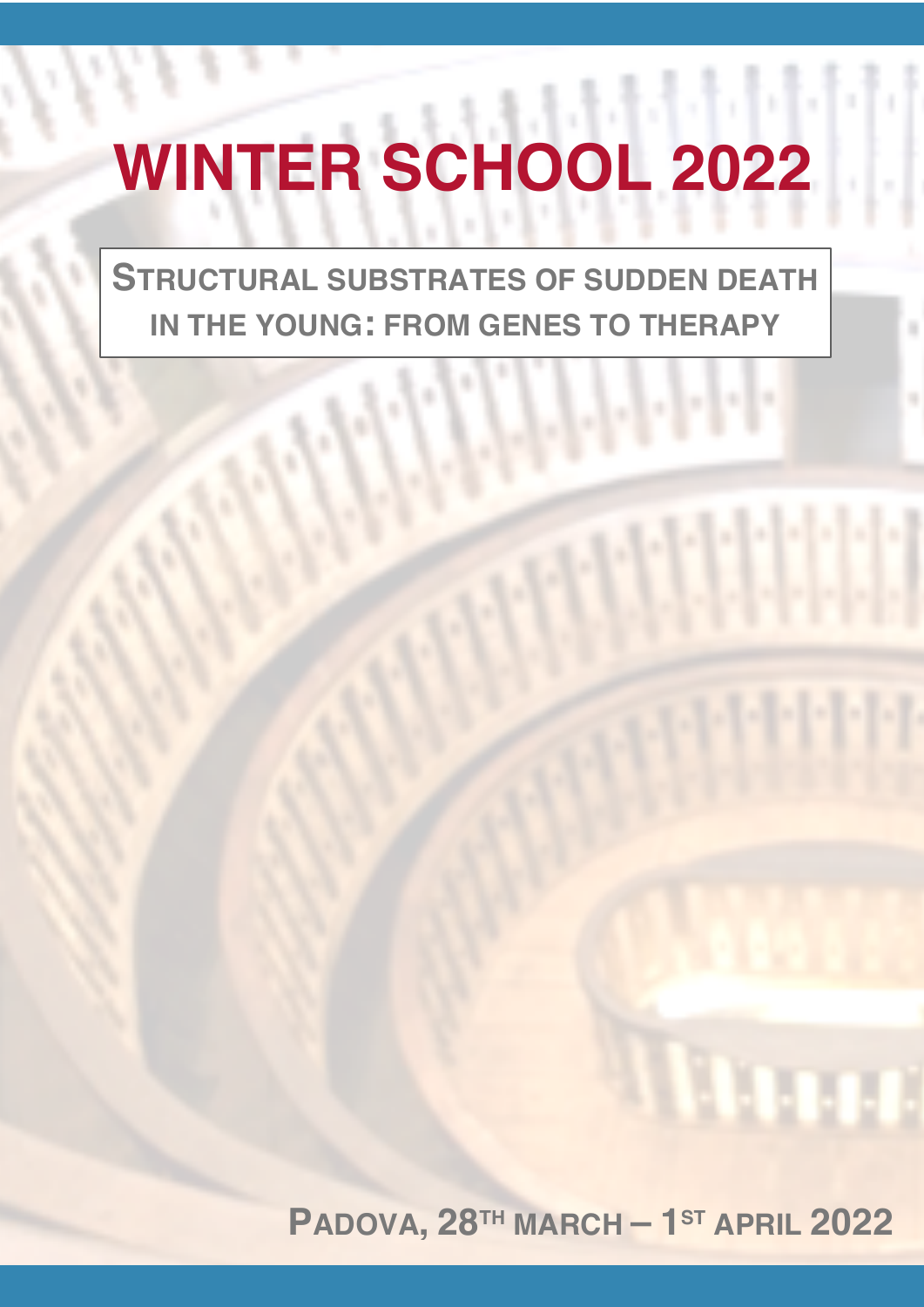# **ORGANIZED BY:**





# **SCIENTIFIC OFFICE A.R.C.A**

**Associazione Ricerche Cardiopatie Aritmiche** Via A. Gabelli, 86 – 36121 Padova, Italia

Giulia Vangelista www.arca-cuore.it arca.cuore@gmail.com

# **ORGANIZING OFFICE**

**Impact Srl** Via N. Tommaseo, 56 – 35131 Padova

Silvia Ferretto silvia.ferretto@impactsrl.it +39 328 3025383

Sara Stecca winterschool.padua2022@gmail.com +39 349 4003273



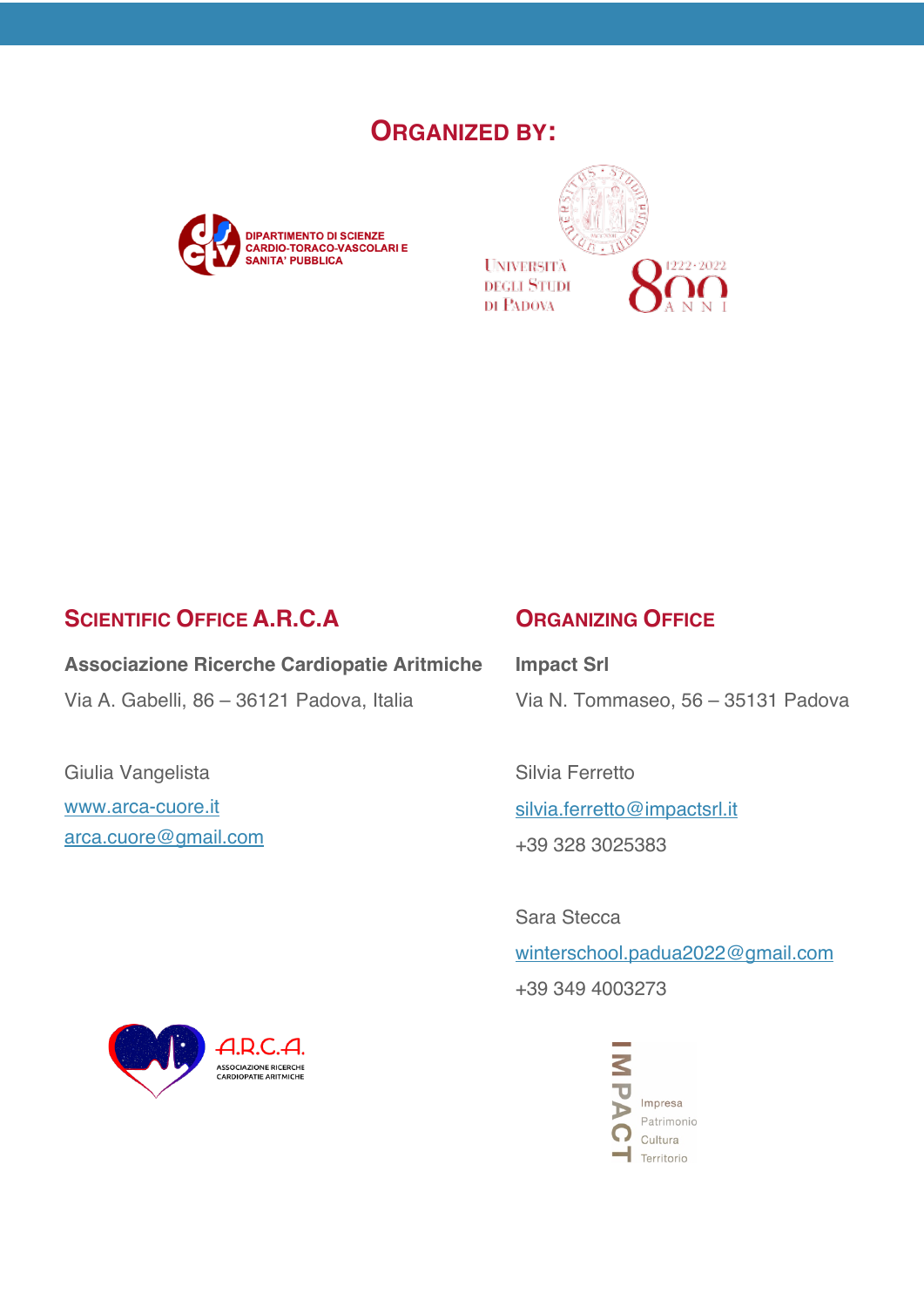## **SCIENTIFIC COMMITTEE**

Cristina Basso – Università degli Studi di Padova Gaetano Thiene – Università degli Studi di Padova Alessandro Zorzi – Università degli Studi di Padova

Sudden death in the young is a rare but tragic event that may be caused by a variety of cardiac diseases, mostly including inherited cardiomyopathies (Arrhythmogenic and hypertrophic cardiomyopathy), myocarditis (acute myocarditis or post-inflammatory myocardial scar) and coronary artery abnormalities (premature coronary atherosclerosis and congenital coronary abnormalities).

The aim of the Winter School 2022 is to provide comprehensive insights into structural substrates of sudden death. The course will be open to PhD students, master students or other post-graduate students. Each day will focus on one of the substrates, and lectures will address the historical basis, physiopathology, genetics, diagnosis, and therapy. The course will take advantage of decades of experience of the local faculty in investigating and treating structural substrates of sudden death in the young. Lectures from distinguished international experts and guided tours to historical monuments will further increase the quality of the event.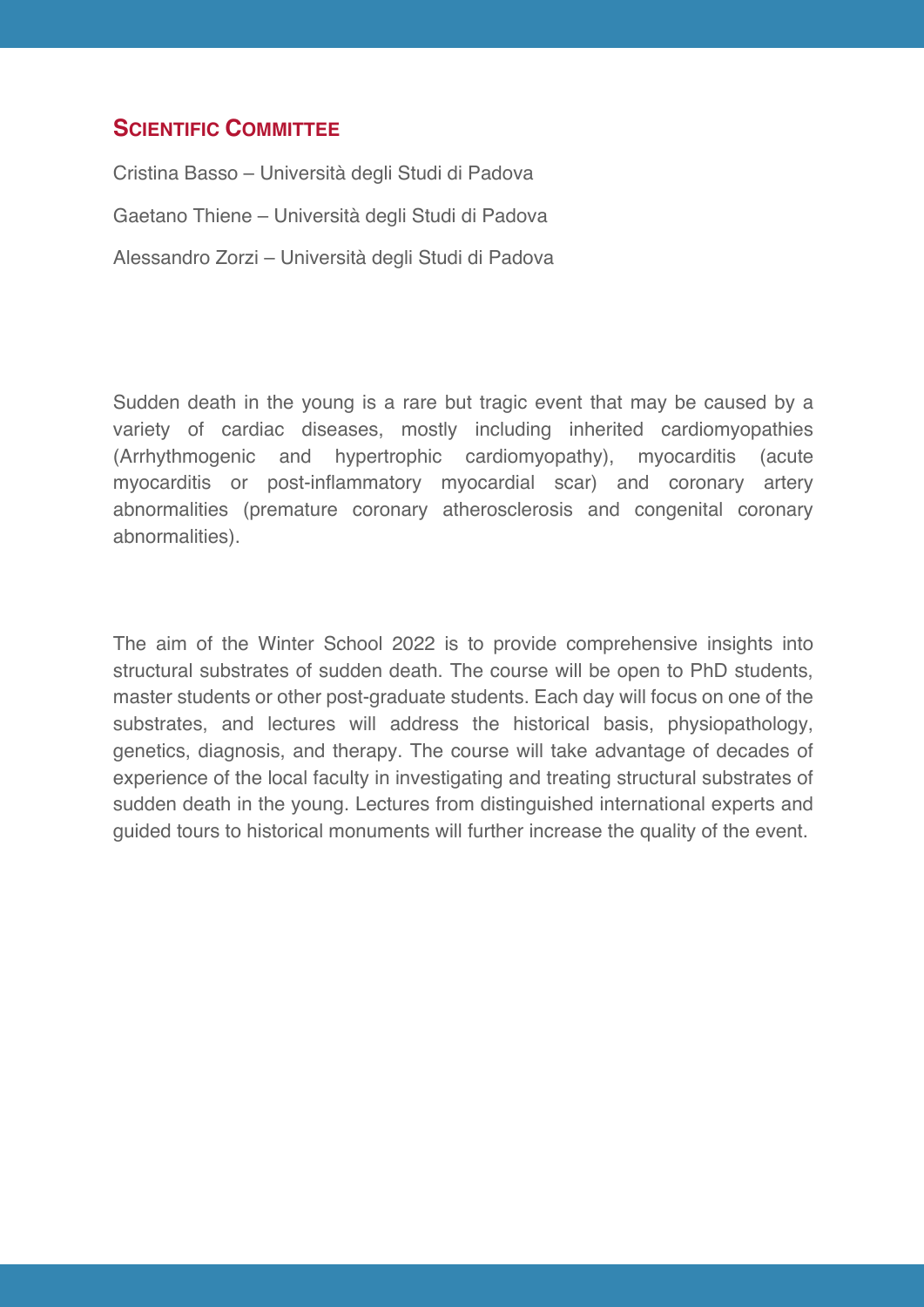# **DAY 1 – MONDAY 28th MARCH 2022**

**Sala degli Anziani, Comune di Padova**

# **FOCUS ON: HYPERTROPHIC CARDIOMYOPATHY**

Chair: I. RIGATO (Padova, IT)

**14.30** *History and pathology* G. THIENE (Padova, IT)

## **Part I – Preclinical**

- **15.00** *HCM: a sarcomeric disease* A. RAMPAZZO (Padova, IT)
- **15.30** *Non sarcomeric HCM* C. CALORE (Padova, IT)
- **16.00** *Sudden death in the athletes* S. SHARMA (London, UK)
- **16.30 Coffee Break**

## **Part II – Clinical**

- **17.00** *Pathophysiology and rationale of drug therapy* I. OLIVOTTO (Florence, IT)
- **17.30** *Interventional and surgical treatment*

A. ZYRIANOV - P. FERRAZZI (Monza, IT)

**18.00** *Diagnosis by multimodality imaging* A. CIPRIANI (Padova, IT)

## **Lecture**

- **18.30** *Diagnostic role of magnetic resonance in cardiovascular medicine: when and how*
	- J. BAX (Leiden, NL)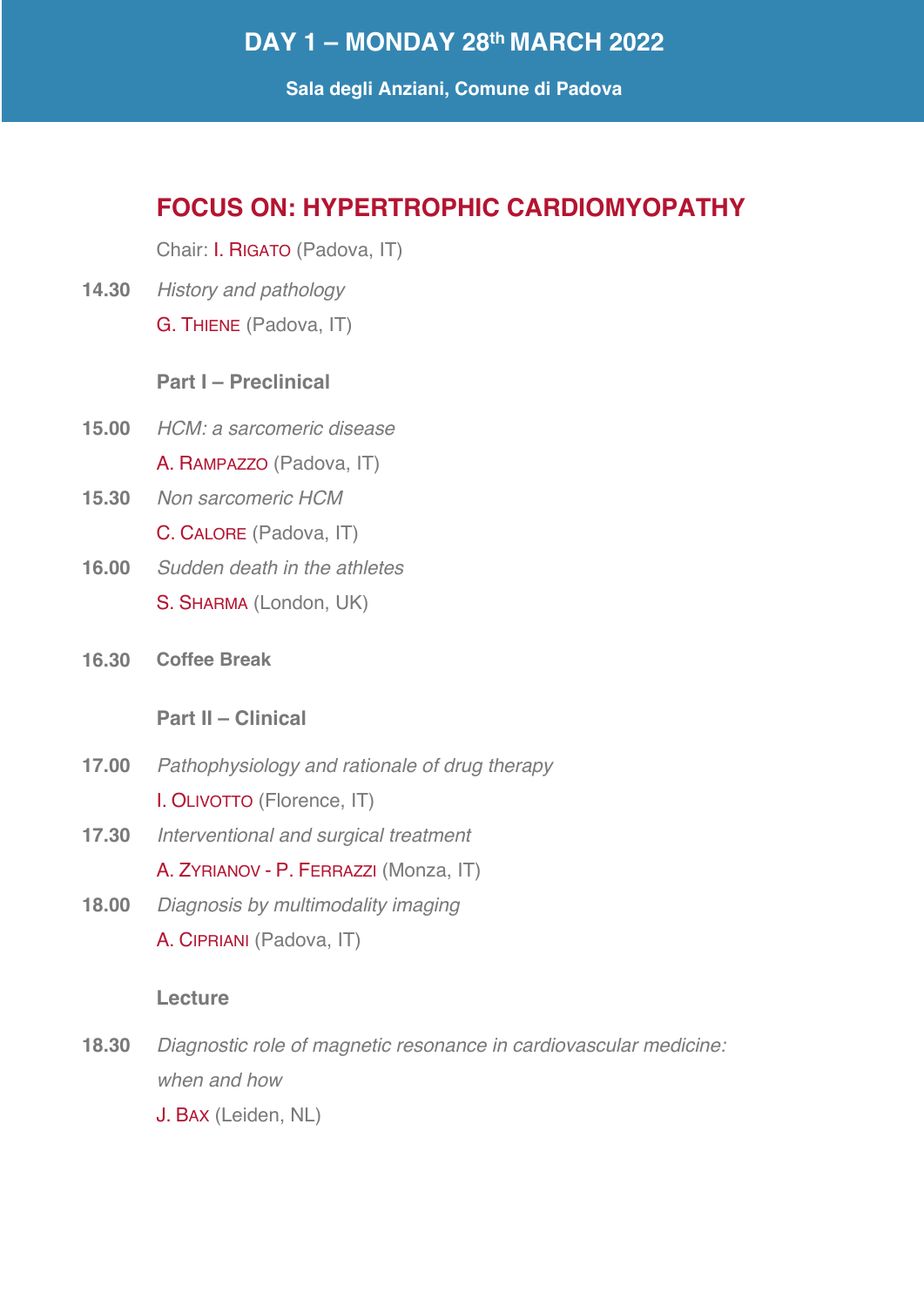# **DAY 2 – TUESDAY 29th MARCH 2022**

## **Sala degli Anziani, Comune di Padova**

**10.30 – Guided tour of Palazzo del Bo**

**12.30**

# **FOCUS ON: ARRHYTHMOGENIC CARDIOMYOPATHY**

Chair: N. TISO (Padova, IT)

**14.00** *History and pathology* C. BASSO (Padova, IT)

## **Part I – Preclinical**

- **14.30** *AC: a desmosomal disease* K. PILICHOU (Padova, IT)
- **15.00** Cellular and animal models G. BEFFAGNA (Padova, IT)
- **15.30** *The unexpected role of innervation in the pathogenesis of arrhythmogenic cardiomyopathy*

T. ZAGLIA (Padova, IT)

- **16.00** *Sympathetic neurons in physiology and arrhythmias: biophysical insight* M. MONGILLO (Padova, IT)
- **16.30 Coffee Break**

## **Part II – Clinical**

**17.00** *Diagnostic criteria*

D. CORRADO (Padova, IT)

**17.30** *Early identification for prevention of sudden death*

B. BAUCE (Padova, IT)

**18.00** *Risk stratification and electrophysiology*

F. MIGLIORE (Padova, IT)

## **Lecture**

**18.30** *Channelopathies and sudden death* C. A. REMME (Amsterdam, NL)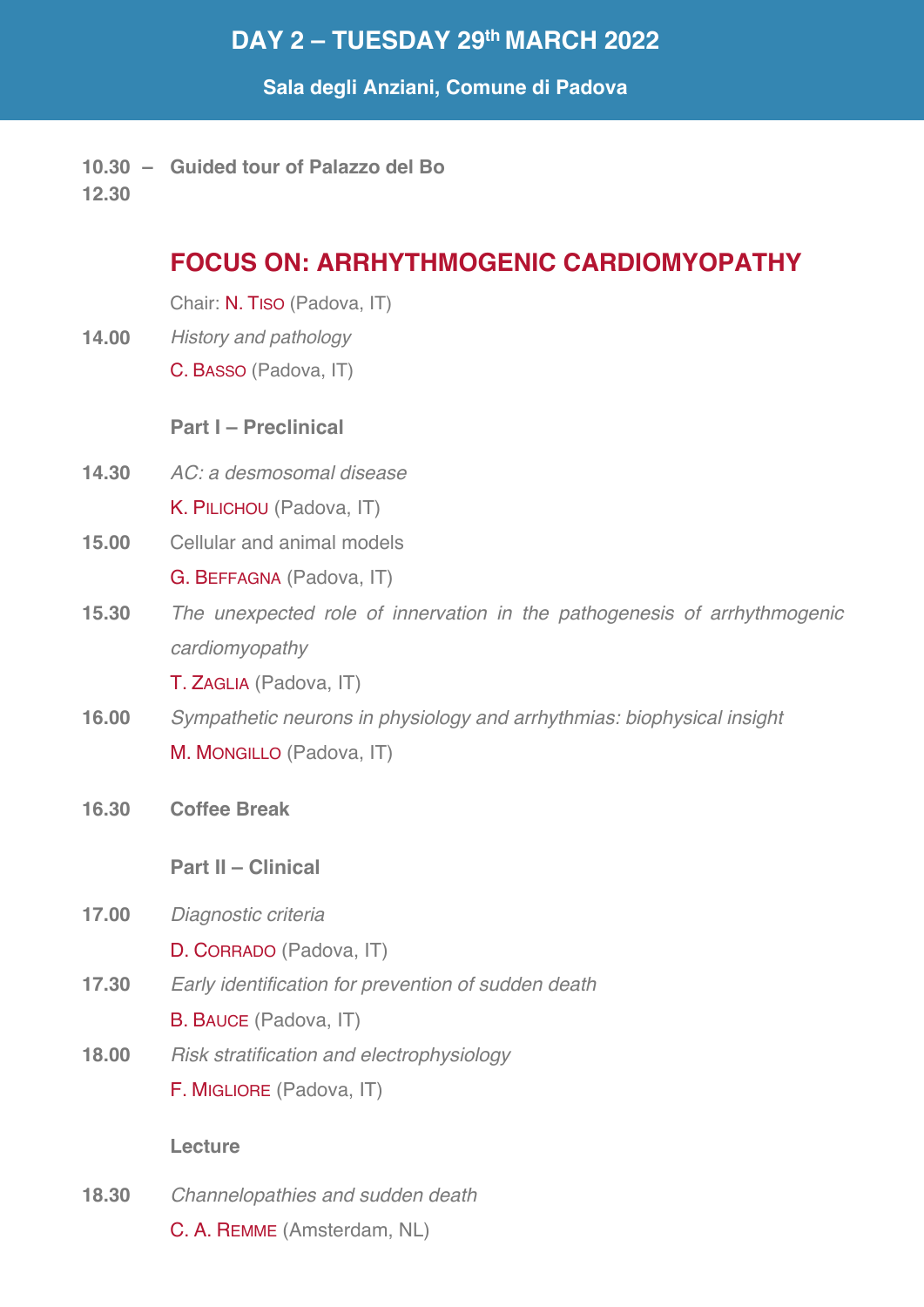# **DAY 3 – WEDNESDAY 30th MARCH 2022**

## **Sala degli Anziani, Comune di Padova**

**10.00 – Guided tour of the Morgagni Museum 12.30**

# **FOCUS ON: MYOCARDITIS**

Chair: C. BASSO (Padova, IT)

- **14.00** *The historical milestones* 
	- A. ZANATTA (Padova, IT)

## **Part I – Preclinical**

- **14.30** *Pathology* K. KLINGEL (Tübingen, D)
- **15.00** *Pathophysiology*

A. CAFORIO (Padova, IT)

- **15.30** *Ventricular arrhythmias and sudden death*  A. ZORZI (Padova, IT)
- **16.00 Coffee Break**

## **Part II – Clinical**

- **16.30** *Cardiac Magnetic Resonance in acute and chronic myocarditis* M. PERAZZOLO MARRA (Padova, IT)
- **17.00** *Drug Therapy*
	- R. MARCOLONGO (Padova, IT)
- **17.30** *ECMO and VAD in fulminant myocarditis* T. BOTTIO (Bari, IT)

## **Lecture**

- **18.00** *The genetics of dilated cardiomyopathy* L. MESTRONI (Colorado, USA)
- **20.00 – Social Dinner DAY 4 – THURSDAY 31st MARCH 2022**

**22.00**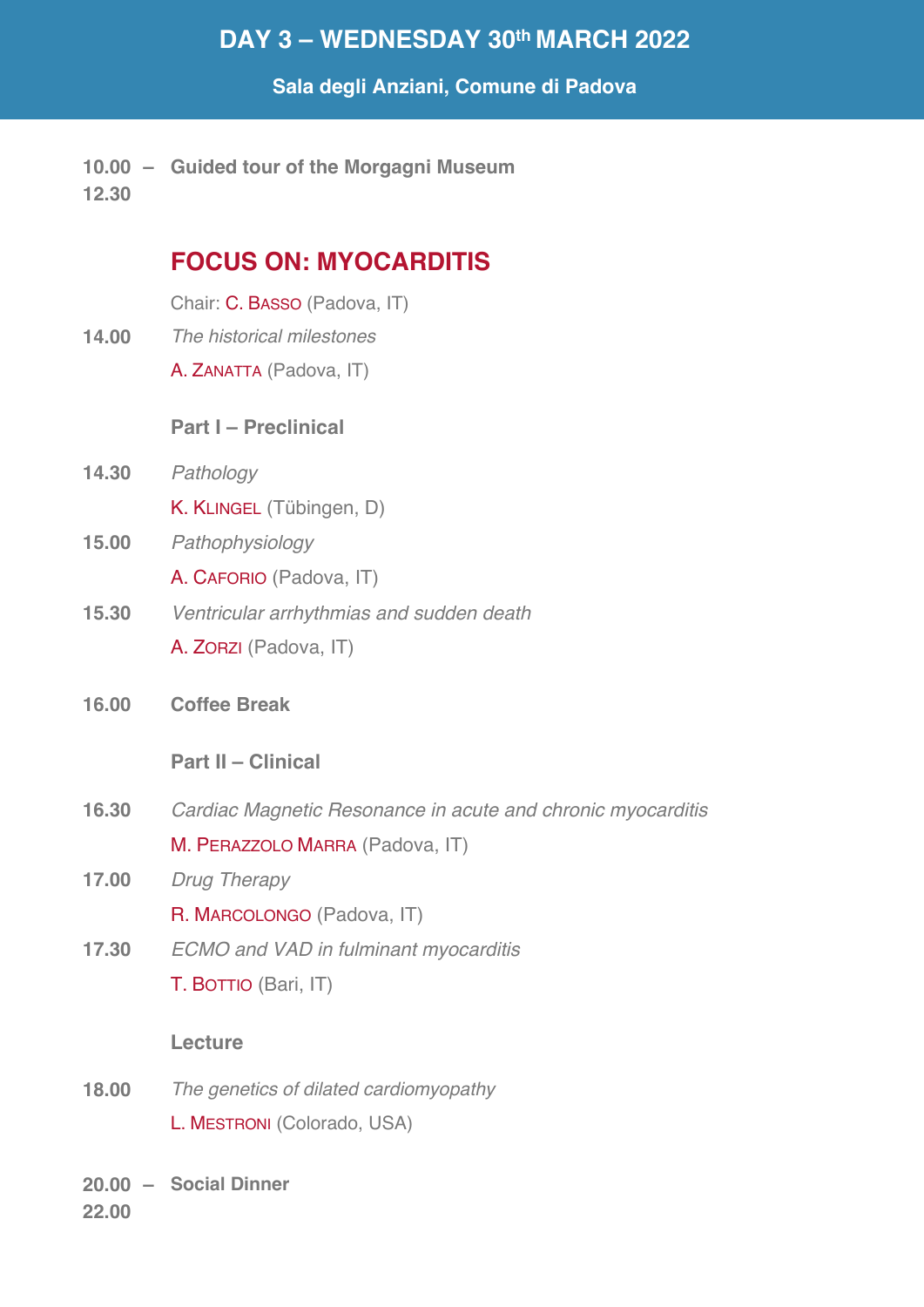# **DAY 4 – THURSDAY 31st MARCH 2022**

**Sala Archivio Antico, Palazzo del Bo, Università degli Studi di Padova**

**11.00 – Guided tour of the Orto Botanico**

**13.00**

# **FOCUS ON: CORONARY ATHEROSCLEROSIS**

Chair: A. ANGELINI (Padova, IT)

**14.00 Lecture** *Etio-pathogenesis of atherosclerosis: still an enigma?* L. BADIMON (Sant Pau, ES)

## **Part I – Preclinical**

- **14.30** *Pathology and mechanisms of coronary artery occlusion in the young* S. RIZZO (Padova, IT)
- **15.00** *Genetic background and risk factors of atherosclerosis* C. BILATO (Padova, IT)
- **15.30** *The role of abuse substances and doping on premature atherosclerosis* D. FAVRETTO (Padova, IT)
- **16.00 Coffee Break**

## **Part II – Clinical**

- **16.30** *State-of-the-art: CMR and myocardial viability* P. G. MASCI (London, UK)
- **17.00** *Functional test and early identification* G. TARANTINI (Padova, IT)
- **17.30** *Coronary artery disease in the athlete* A. PELLICCIA (Rome, IT)

## **Lecture**

**18.00** *Dysfunction of microcoronary circulation: does it exist?* P. CAMICI (Milan, IT)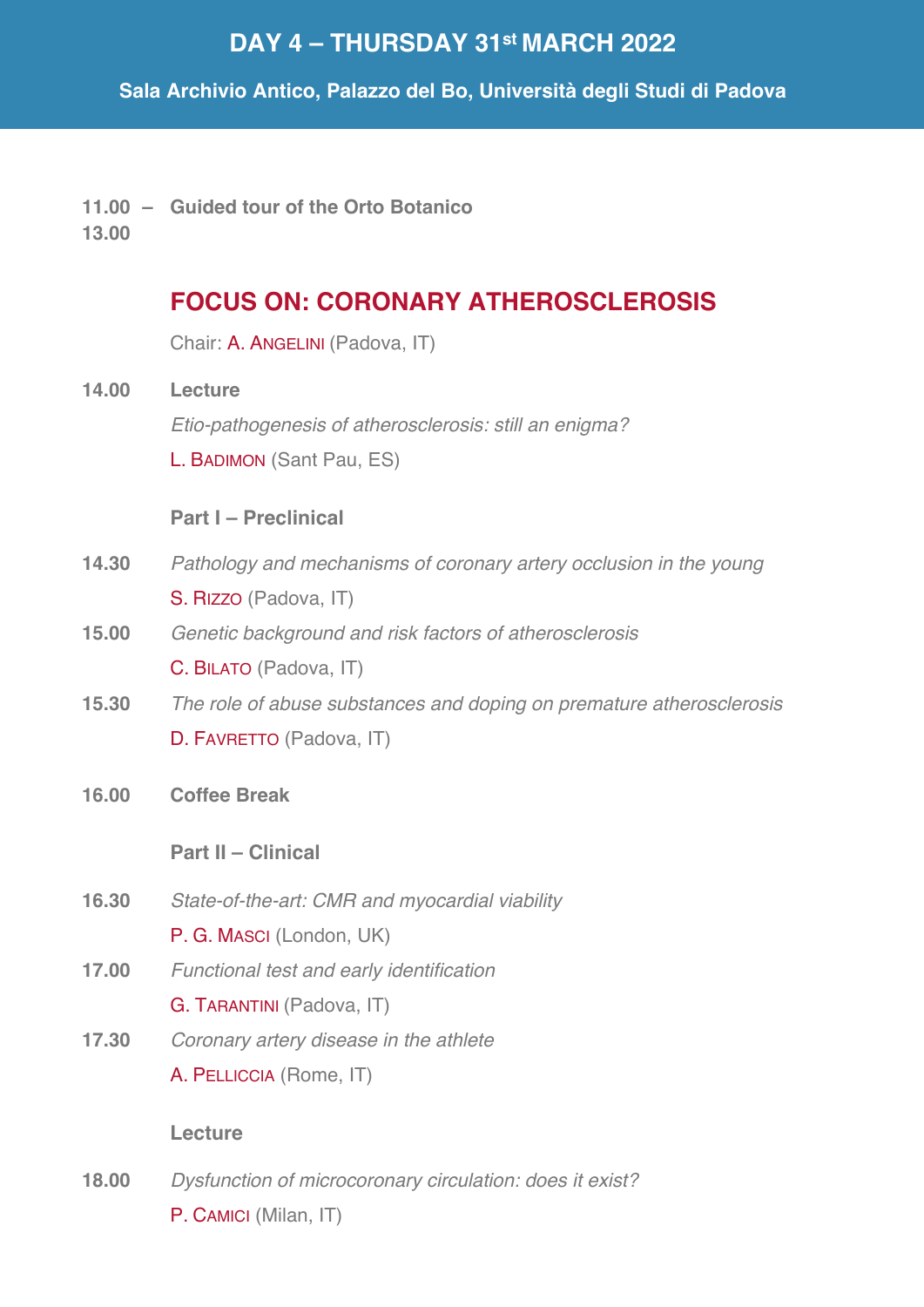# **DAY 5 – FRIDAY 1st APRIL 2022**

**Sala degli Anziani, Comune di Padova**

**8.30 – Guided tour of the Teatro Olimpico and other sites of Vicenza 14.30**

# **FOCUS ON: CONGENITAL CORONARY ARTERY ANOMALIES**

Chair: G. GEROSA (Padova, IT)

**15.00** *Congenital Heart Disease and Exercises* G. DI SALVO (Padova, IT)

## **Part I – Preclinical**

- **15.30** *Embryology of coronary arteries* J. M. PÉREZ POMARES (Malaga, ES)
- **16.00** *Pathology spectrum*

C. FRESCURA (Padova, IT)

- **16.30** *Sudden cardiac death* C. BASSO (Padova, IT)
- **17.00 Coffee Break**

**Part II – Clinical**

- **17.30** *Diagnosis by non-invasive imaging* P. ZEPPILLI (Milan, IT)
- **18.00** *Early identification and sudden cardiac death prevention* P. SARTO (Padova, IT)
- **18.30** *Surgical therapy* M. PADALINO (Padova, IT)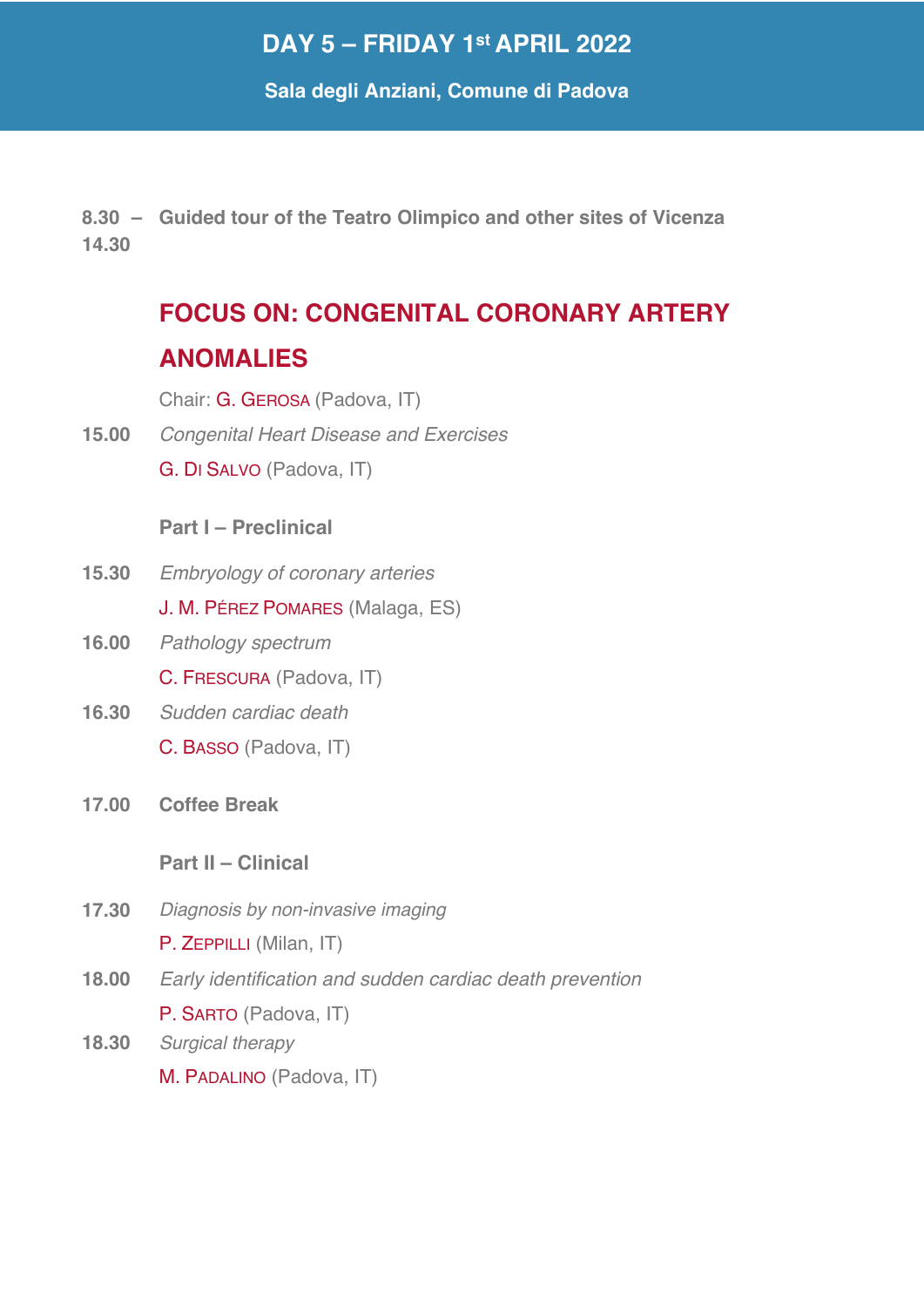# **FACULTY**

#### ANGELINI ANNALISA

Department of Cardio-Thoracic-Vascular Sciences and Public Health – Università degli Studi di Padova

#### BADIMON LINA

Cardiovascular Science Programme (ICCC) – Hospital de Sant Pau

#### BASSO CRISTINA

Department of Cardio-Thoracic-Vascular Sciences and Public Health – Università degli Studi di Padova

#### BAUCE BARBARA

Department of Cardio-Thoracic-Vascular Sciences and Public Health – Università degli Studi di Padova

#### BAX JEROME

Department of Cardiology – Leiden University Medical Centre

#### BEFFAGNA GIORGIA

Department of Biology – Università degli Studi di Padova

#### **BILATO CLAUDIO**

Complex Operative Unit of Cardiology, West Vicenza Hospitals – Università degli Studi di Padova

#### BOTTIO TOMASO

Department of Cardio-Thoracic-Vascular Sciences and Public Health – Università degli Studi di Padova

#### CAFORIO ALIDA LINDA PATRIZIA

Department of Cardio-Thoracic-Vascular Sciences and Public Health –Università degli Studi di Padova

#### CALORE CHIARA

Department of Cardio-Thoracic-Vascular Sciences and Public Health – Università degli Studi di Padova

#### CAMICI PAOLO

Cardiovascular Research Centre – Ospedale San Raffaele di Milano

#### CIPRIANI ALBERTO

Department of Cardio-Thoracic-Vascular Sciences and Public Health – Università degli Studi di Padova

#### CORRADO DOMENICO

Department of Cardio-Thoracic-Vascular Sciences and Public Health – Università degli Studi di Padova

#### DI SALVO GIOVANNI

Department of Women's and Children's Health Università degli Studi di Padova

#### FAVRETTO DONATA

Department of Cardio-Thoracic-Vascular Sciences and Public Health – Università degli Studi di Padova

#### FERRAZZI PAOLO

Centre for Hypertrophic Cardiomyopathy and Valvular Disorders – Policlinico di Monza

#### FRESCURA CARLA

Department of Cardio-Thoracic-Vascular Sciences and Public Health – Università degli Studi di Padova

#### GEROSA GINO

Department of Cardio-Thoracic-Vascular Sciences and Public Health – Università degli Studi di Padova

#### **KLINGEL KARIN**

Department of Cardiopathology and Infection Pathology – University of Tübingen

#### MAGNO GIOVANNI

University Centre for Museums (CAM) – Università degli Studi di Padova

#### MARCOLONGO RENZO

Department of Medicine, Hematology and Clinical Immunology – Università degli Studi di Padova

#### MASCI PIER GIORGIO

School of Biomedical Engineering and Imaging Sciences – King's College London

#### **MESTRONI LUISA**

Molecular Genetics Program – University of Colorado